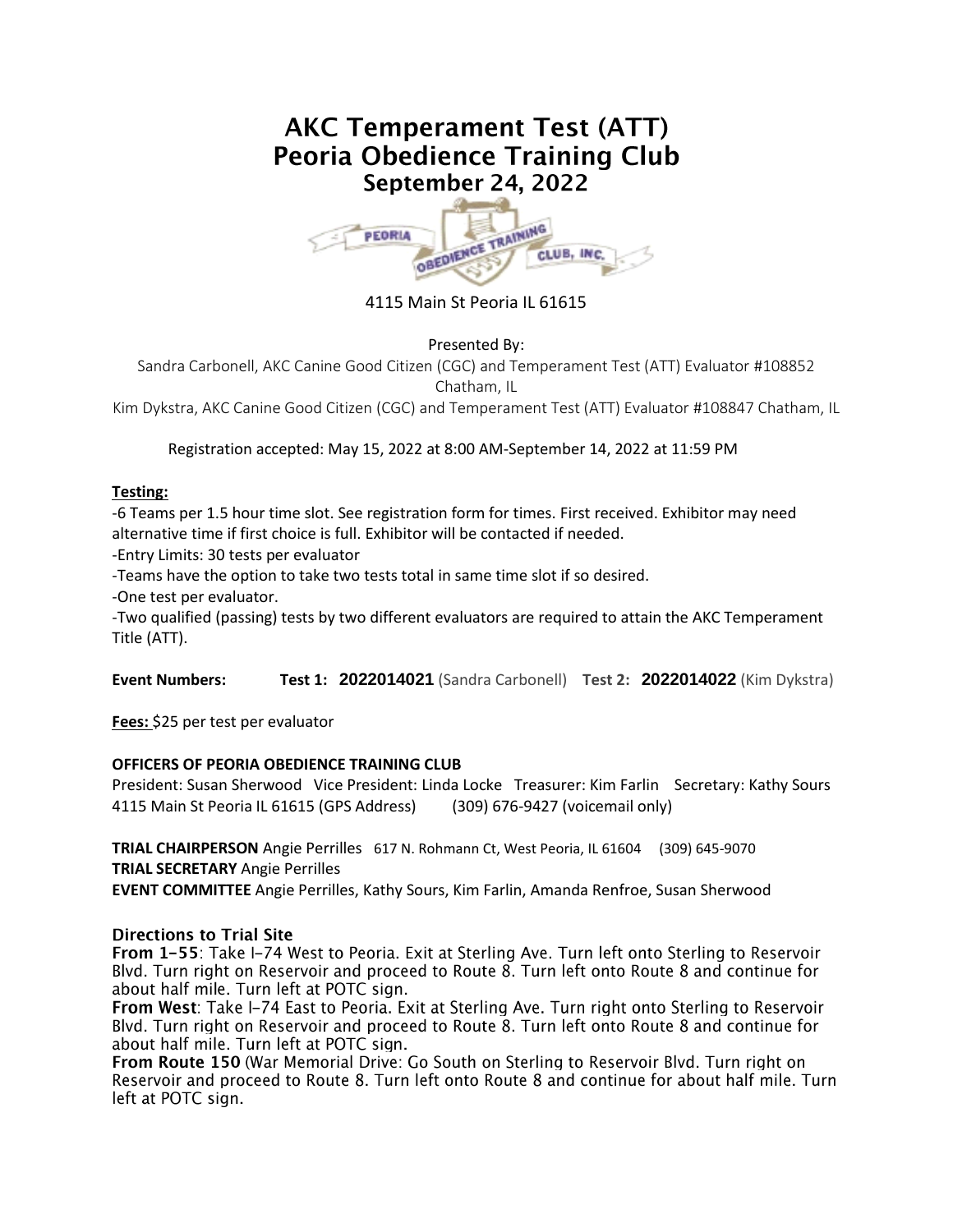| Club__________________________________ Location_________________________________ |                                                                                  |  |
|----------------------------------------------------------------------------------|----------------------------------------------------------------------------------|--|
|                                                                                  |                                                                                  |  |
|                                                                                  |                                                                                  |  |
| Dog's Call Name _____________________ Date of Birth______________ Sex_______     |                                                                                  |  |
|                                                                                  | Breed_______________________________ AKC# or PAL/ILP# __________________________ |  |
| Breeder_____________________________ Sire________________ Dam___________________ |                                                                                  |  |
| Handler____________________________ Actual Owner________________________________ |                                                                                  |  |
|                                                                                  |                                                                                  |  |
|                                                                                  |                                                                                  |  |
|                                                                                  | Junior Handler __________________________________ Junior #______________________ |  |

Official American Kennel Club Temperament Test Entry Form: ONE ENTRY PER TEST PER FORM

## 6 Dog Maximum per session (first received)

| Seminars (Max 6/session) | <b>Test One:</b><br><b>Sandra Carbonell</b> | <b>Test Two:</b><br><b>Kim Dykstra</b> |
|--------------------------|---------------------------------------------|----------------------------------------|
| $9:00 - 10:30$           |                                             |                                        |
| 10:30-12:00              |                                             |                                        |
| $12:30 - 2:00$           |                                             |                                        |
| $2:00-3:30$              |                                             |                                        |
| $3:30 - 5:00$            |                                             |                                        |

\*Must pay in advance with registration. No refunds. Total Fees: \_\_\_\_\_\_\_\_\_\_\_\_

Deadline: September 14, 2022